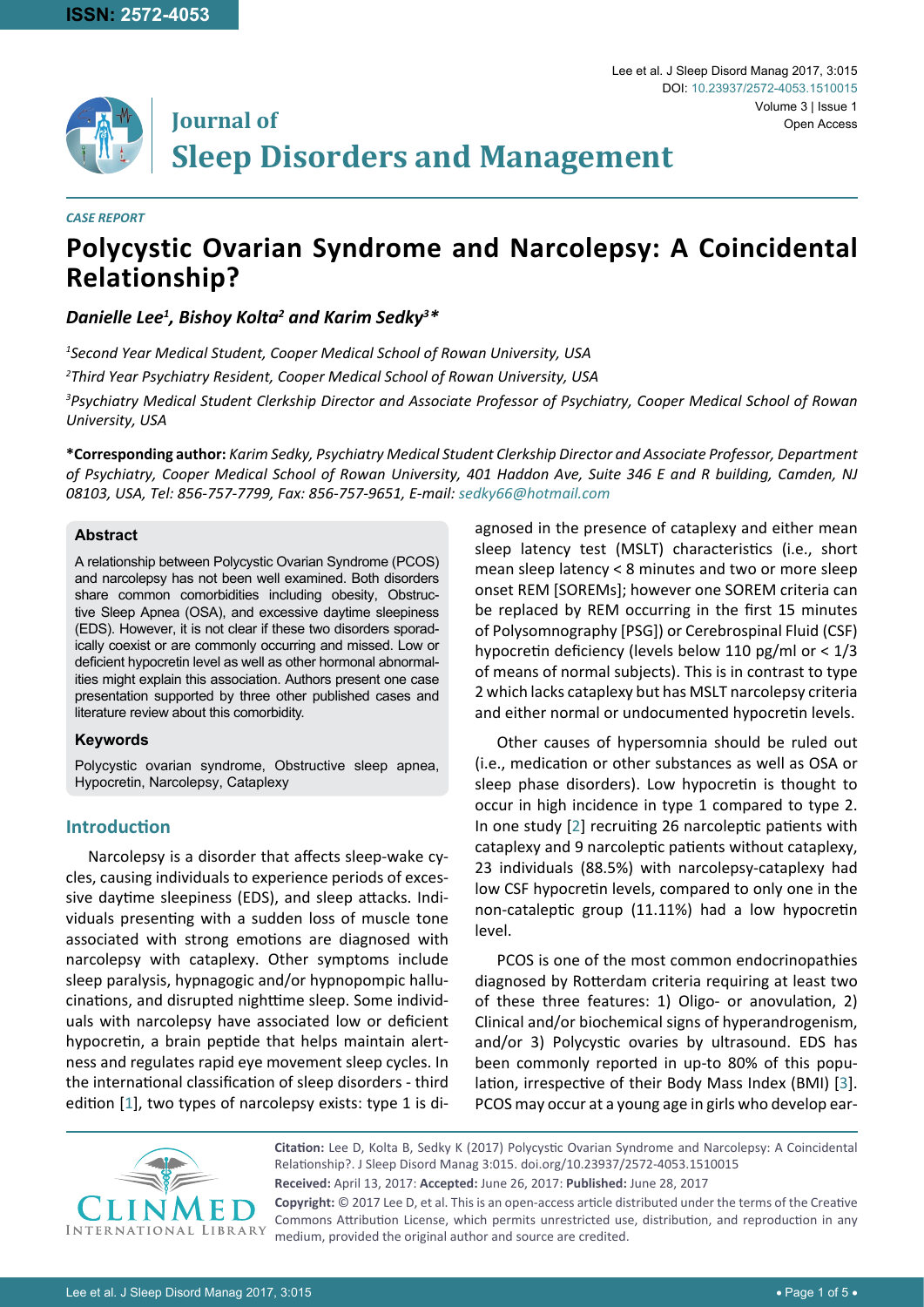ly pubarche and thelarche [\[4\]](#page-3-3). Researchers found a lower serum hypocretin in 36 women with PCOS compared to the control group [\[5\]](#page-3-4). In narcoleptic individuals, CSF hypocretin level lower than 110 pg/ml is included in the diagnostic criteria for narcolepsy. However, there is no simple equivalence between serum and CSF hypocretin level and only the latter is reliable for diagnosis of narcolepsy type 1.

In a study conducted by Tasali, et al. non-diabetic PCOS individuals were found to have poor sleep quality, daytime sleepiness, and increased risk for OSA, with higher fasting insulin levels in those at risk for OSA, independent of their obesity levels [\[6](#page-3-5)]. Additionally, extremely obese women with PCOS had significantly lower sleep efficiency, longer sleep-onset latency (SL), and less REM-sleep in comparison to healthy non-obese controls [\[6\]](#page-3-5). Although de Sousa found no differences in apnea-hypopnea index and other respiratory parameters among obese and extremely obese adolescents with PCOS versus controls with different body habitus, the above mentioned sleep pattern changes were noticed [[7](#page-3-6)].

Both narcolepsy and PCOS thus share common symptoms including sleep disturbance, obesity and EDS. The purpose of this paper is to discuss published cases and discuss possible etiological factors comorbid for the two disorders.

# **Case Report and Literature Review**

A 16-year-old hispanic female was diagnosed with PCOS who met two of Rotterdam criteria: she developed her puberty at age 9 with irregular menses persisting until age of 16; thus, treated with daily l-norgest and e-estradiol. Increased facial, hands and back hair were noticeable secondary to elevated testosterone 92 ng/dl (normal = 5-38 ng/dl), decreased 17-hydroxypregnenolone 29 (n = 44-235). In addition, her fasting insulin levels were elevated 34.7 IU/ml (normal =  $2.6-24.9$ ) as well as HbA1C was 5.9; thus, was medicated by metformin 500 mg twice daily.

Associated hypothyroidism was detected necessitating levothyroxine 25 mg daily (Thyroid Stimulating Hormone [TSH] was 1.97 (normal = 0.45-4.5). Other medical conditions included low blood pressure and stomach problems treated with omeprazole 40 mg prior to each meal. Her BMI = 32.6 kg/m<sup>2</sup> and she had depressive symptoms. Her other routine blood work (including antistreptolysin O) and abdominal ultrasound over the ovaries which were normal.

Although she slept nine hours on daily basis, her initial complaint of EDS (Epworth Sleepiness Scale [ESS] = 17) was noticed at age 13 followed by sleep paralysis episodes about two years after. Eye lid dropping was noticed when she cried, developing three month after sleep paralysis onset. She slept at 10 pm with SL of 30

minutes but would wake up 2-3 times. She woke up with difficulty at 7 am. Eight months prior to be seen, she started having six episodes of sleep paralysis which were frightening to her. She described her cataleptic attacks, which started three months after the sleep paralysis, as episodes of losing her muscle tone and eye drooping when she cries. She also reported sleep attacks that occurred during the day at school. Her PSG did not show respiratory events, but her sleep latency was 3 minutes and REM latency of 57 minutes. Additionally, her 5 nap MSLT showed sleep latency of 4.5 minutes and two SOREM. Her HLA DQB1\* 0602 and HLA DR15 were negative. Sleep log and actigraphy were never performed; however, according to the patient, her sleep pattern was consistent according to her report. After completing the diagnostic PSG/MSLT study, Armodafinil 50 mg twice daily was prescribed which improved her symptoms but caused severe headache. This medication was discontinued and long-acting mixed amphetamine salts on a dose of 10 mg daily was initiated with good tolerance and response. Patient was counseled on dieting and regular exercise as well as referral to a dietician. However, her compliance was poor with both.

Other cases have also been reported in the literature associating narcolepsy with patients having PCOS ([Ta](#page-2-0)[ble 1](#page-2-0)). A 10-year-old female diagnosed with PCOS based on her amenorrhea complaints (she had signs of precocious puberty according to authors) and ultrasound showing polycystic ovaries. Her blood work showed hyperandrogenism and hyperinsulinaemia. She also was diagnosed with arachnoid cyst, and presented with EDS and cataplexy [\[8\]](#page-3-7). Due to her EDS, cataplexy, positive MSLT (PSG was normal, but her MSLT showed short SL of 1 minute and 4 SOREMs) and deficient CSF hypocretin levels, narcolepsy with cataplexy was diagnosed.

In yet another 25-year-old female diagnosed with PCOS, a presentation of obesity (BMI =  $40.9 \text{ kg/m}^2$ ), EDS (ESS = 19), OSA (Apnea-Hypopnea Index [AHI] = 15.4), was later found to also have narcolepsy. The diagnosis was confirmed with 4 SOREMs and short sleep latency between 0 to 2 minutes on MSLT. Symptoms improved with continuous positive pressure ventilation and the addition of modafinil. This later stimulant medication is commonly prescribed for managing narcolepsy symptoms [\[9\]](#page-3-8). Her PCOS was diagnosed based on the presence of oligomenorrhea approximately one menstruation a year since her menarche at age 18, infertility indicating oligo or an-ovulation, obesity, hirsutism, elevated testosterone (134.2 ng/dl) and increased insulin of 489 mU/L and C-peptide protein > 14.

Another vaguely described case of a 14-year-old, overweight female, diagnosed with insulin resistance and PCOS, she presented with EDS, cataplexy, hallucinations and sleep paralysis confirming the diagnosis of narcolepsy [[10](#page-4-0)]. She did not have sleep apnea but her MSLT was also normal (mean SL time was 11.2 minutes,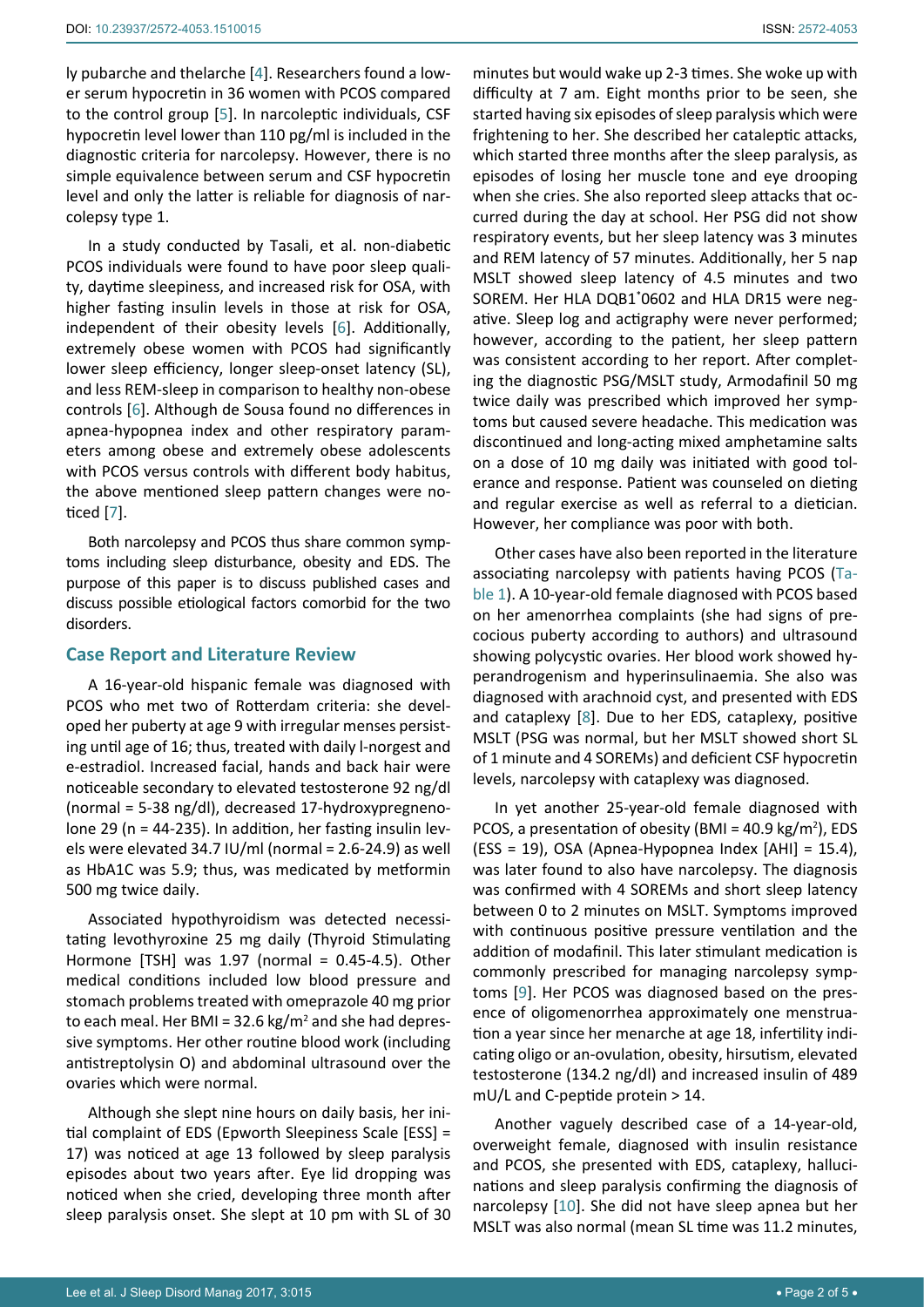|                                            | (yrs)<br>Age  | kg/m <sup>2</sup><br><b>IMI</b> | (ESS)<br>EDS            | Cataplexy | 王         | paralysis<br>Sleep | PSG/MSLT                                                                                                                                     | <b>HLA</b> testing                 | cretin level<br>CSF hypo- | Other medical<br>problems                                                                                                     | PCOS presentation and<br>biochemical screening                                                                                                                                          |
|--------------------------------------------|---------------|---------------------------------|-------------------------|-----------|-----------|--------------------|----------------------------------------------------------------------------------------------------------------------------------------------|------------------------------------|---------------------------|-------------------------------------------------------------------------------------------------------------------------------|-----------------------------------------------------------------------------------------------------------------------------------------------------------------------------------------|
| Presented<br>Case                          | $\frac{6}{5}$ | 32.6                            | (17)                    | $\ddot{}$ |           | $\ddot{}$          | $.5; 2$ SOREMs<br>REM Latency = 57<br>mins;<br>$SL = 3$<br>MSLT:<br>$5 = 13$<br>PSG:                                                         | $-HLA-DR$ 15<br>$-$ HLADQB<br>0602 | Not done                  | problems and hypo-<br>weight, stomach<br>PCOS, high<br>HbA1C, over-<br>thyroidism                                             | Irregular menses, increased facial, hands<br>decreased 17-hydroxypregnenolone 29<br>elevated insulin levels 34.7 IU/ml<br>elevated testosterone 92 ng/dl<br>and back hair,              |
| Peraita-Adra-<br>dos R, et al.<br>$\infty$ | $\tilde{c}$   | 23.5                            | done)<br>ğ<br>$\ddot{}$ | +         |           |                    | no OSA<br>$SL = 1 min; 4$<br>SOREMs<br>MSLT:<br>PSG                                                                                          | DQB1'0602<br>$+HLA$                | Undetectable<br>(40)      | academic problems<br>location, MDD, pre-<br>congenital hip dis-<br>PCOS. arachnoid<br>cautious puberty,<br>cyst, empty sella, | cocious puberty, hyperandrogenism and<br>Amenorrhea with previous signs of pre-<br>hyperinsulinaemia. ultrasound showing<br>polycystic ovaries                                          |
| Konermann<br>M, et al. [9]                 | 25            | 40.9                            | (19)<br>$\ddot{}$       | unknown   |           | unknown unknown    | ς<br>Π<br>$SL = 0-2$ min; 4<br>atency<br>mins;<br><b>SOREMS</b><br>$SL = 3$<br>REM <sub>L</sub><br>MSLT:<br>PSG:<br>$\frac{1}{\overline{E}}$ | $+$ HLA-DR 15                      | Not done                  | PCOS, Mild OSA<br>$(AH) = 15.4$                                                                                               | or an-ovulation, obesity, hirsutism, elevated<br>testosterone 134.2 ng/dl, increased insulin<br>Oligomenorrhea, infertility indicating oligo<br>of 489 m U/L and C-peptide protein > 14 |
| Yau MM, et al. 14<br>10                    |               |                                 | done)<br>ğ<br>$\ddot{}$ | +         | $\ddot{}$ | $\ddot{}$          | No SOREMs with<br>$SL = 11.2$ min;<br>PSG: Normal<br>modafinil<br>MSLT:                                                                      | Not done                           | Not done                  | PCOS, obesity, in-<br>sulin resistance                                                                                        | obesity, insulin resistance                                                                                                                                                             |

<span id="page-2-0"></span>**Table 1:** Characteristics of individuals diagnosed with both narcolepsy and PCOS.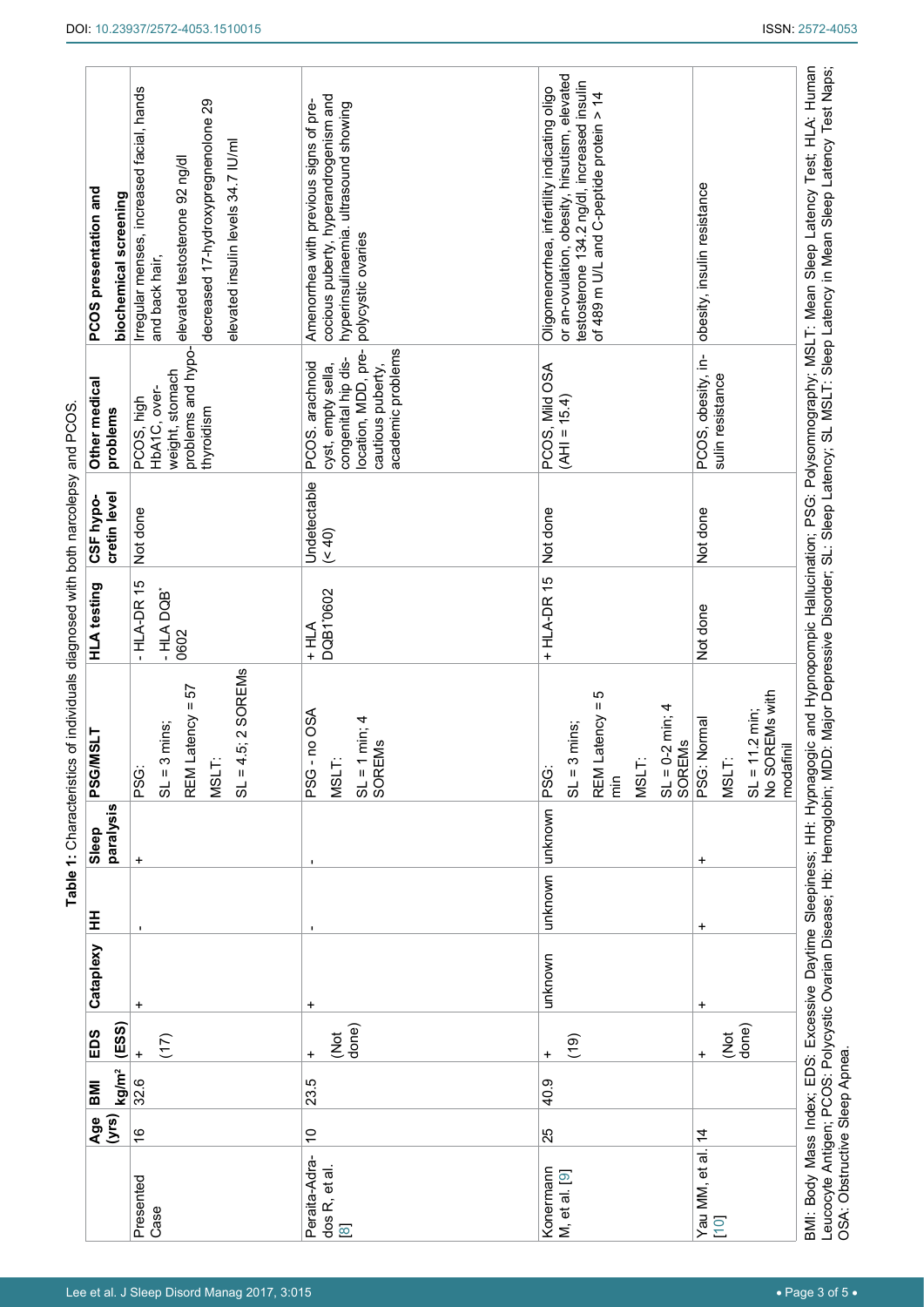with no SOREMs). HLA typing and hypocretin-1 CSF level were not performed.

# **Discussion**

Both Narcolepsy and PCOS present in the early adolescent period. Significant obesity has been reported, leading to increased risk for OSA. Obesity in Narcolepsy can be attributed to low activity and sedentary lifestyle. It can also be directly linked to hypocretin level which has been found to stimulate food intake. It also can counteract the effect of the satiety hormone Leptin. However, hypocretin also stimulates the release of Corticotropin Releasing Factor (CRF) which has been known to decrease food intake. One study showed that both CRF and Neuro Peptide Y (NPY) are involved in the effect of hypocretin on the food intake in rats suggesting that hypocretin effect on the food intake may be complex because of hypocretin-CRF and hypocretin-NPY linkage [[11](#page-4-1)]. Low or deficient CSF hypocretin-1 can be found in majority of cases of narcolepsy with cataplexy, with lesser incidence in those without cataplexy. In obese individuals including PCOS, leptin resistance and decrease in ghrelin have been associated with hypocretin levels leading to EDS.

Although all narcoleptic individuals will have EDS, not all in the PCOS group will complain of this, irrespective of the OSA status or obesity. In a study, metformin supplementation to individuals diagnosed with PCOS decreased ESS compared to untreated group, although continued to be in the abnormal range, suggesting insulin resistance as a contributing factor for EDS [[12](#page-4-2)]. Visceral fat and cytokines (interleukin-6 and tumor necrosis factor  $α$ ) has been attributed to EDS as well. These presented cases had typical subjective and/or polysomnographic (with MSLT) features of narcolepsy, with this latter usually not examined in PCOS individuals.

Several hypothesis of the correlation between narcolepsy and PCOS can be considered. PCOS have been associated with low serum hypocretin levels [[5](#page-3-4)] which may affect CSF hypocretin levels resulting in the full phenotype of narcolepsy and cataplexy. Serum and CSF hypocretin levels may linearly correlate in the same way serum and CSF glucose levels relate to each other. For example, the normal level of CSF glucose should be approximately 60% of the level of serum glucose [\[13](#page-4-3)].

PCOS could also cause sleepiness either via inflammatory or hormonal mechanism and it could also affect REM sleep. The combination of sleepiness and REM dyscontrol then yield a diagnosis of narcolepsy type-2 in a hypocretin-independent mechanism. Since both types of narcolepsy are associated with obesity, which can be severe, the metabolic-hormonal dysregulation may thus be a manifestation of PCOS. Insulin resistance and hyperinsulinemia can occur in both normal-weight and overweight women with PCOS. Tasali, et al. showed that slow-wave sleep was specifically interrupted in humans

with type-2 diabetes, and the magnitude of that interruption was dose correlated with the magnitude of insulin resistance [\[14](#page-4-4)].

In conclusion, correlation between PCOS and narcolepsy can be complex and multi-factorial. Although this publication discusses possible mechanisms that associate the two disorders, more studies are needed to assess the prevalence and co-occurrence of these two disorders and their possible association.

# **Conflict of Interests**

Danielle Lee, Bishoy kolta and Karim sedky have no conflicts of interest.

# **Authorship Contribution**

Danielle Lee and Karim Sedky evaluated and treated the patient. Both engaged in the initial literature search and drafting the manuscript. Bishoy Kolta expanded the literature search and finally edited the manuscript. Karim Sedky was responsible for the critical revision and final approval of the article.

#### **Acknowledgment**

None.

#### **References**

- <span id="page-3-2"></span>1. [Ruoff C, Rye D \(2016\) The ICSD-3 and DSM-5 guidelines](https://www.ncbi.nlm.nih.gov/pubmed/27359185)  [for diagnosing narcolepsy: clinical relevance and practicali](https://www.ncbi.nlm.nih.gov/pubmed/27359185)[ty. Curr Med Res Opin 20: 1-12.](https://www.ncbi.nlm.nih.gov/pubmed/27359185)
- <span id="page-3-0"></span>2. [Dauvilliers Y, Baumann CR, Carlander B, Bischof M, Blatter](https://www.ncbi.nlm.nih.gov/pubmed/14638887)  [T, et al. \(2003\) CSF hypocretin-1 levels in narcolepsy, Kleine-](https://www.ncbi.nlm.nih.gov/pubmed/14638887)[Levin syndrome, and other hypersomnias and neurological](https://www.ncbi.nlm.nih.gov/pubmed/14638887)  [conditions. J Neurol Neurosurg Psychiatry 74: 1667-1673.](https://www.ncbi.nlm.nih.gov/pubmed/14638887)
- <span id="page-3-1"></span>3. [Vgontzas AN, Legro RS, Bixler EO, Grayev A, Kales A, et](https://www.ncbi.nlm.nih.gov/pubmed/11158002)  [al. \(2001\) Polycystic ovary syndrome is associated with ob](https://www.ncbi.nlm.nih.gov/pubmed/11158002)[structive sleep apnea and daytime sleepiness: role of insu](https://www.ncbi.nlm.nih.gov/pubmed/11158002)[lin resistance. J Clin Endocrinol Metab 86: 517-520](https://www.ncbi.nlm.nih.gov/pubmed/11158002).
- <span id="page-3-3"></span>4. [Bronstein J, Tawdekar S, Liu Y, Pawelczak M, David R, et](https://www.ncbi.nlm.nih.gov/pubmed/21262477)  [al. \(2011\) Age of onset of polycystic ovarian syndrome in](https://www.ncbi.nlm.nih.gov/pubmed/21262477)  [girls may be earlier than previously thought. J Pediatr Ado](https://www.ncbi.nlm.nih.gov/pubmed/21262477)[lesc Gynecol 24: 15-20.](https://www.ncbi.nlm.nih.gov/pubmed/21262477)
- <span id="page-3-4"></span>5. [Yilmaz E, Celik O, Celik N, Simsek Y, Celik E, et al. \(2013\)](https://www.ncbi.nlm.nih.gov/pubmed/23350701)  [Serum orexin-A \(OXA\) level decreases in polycystic ovari](https://www.ncbi.nlm.nih.gov/pubmed/23350701)[an syndrome. Gynecol Endocrinol 29: 388-390.](https://www.ncbi.nlm.nih.gov/pubmed/23350701)
- <span id="page-3-5"></span>6. [Tasali E, Van Cauter E, Ehrmann DA \(2006\) Relationships](https://www.ncbi.nlm.nih.gov/pubmed/16219719)  [between sleep disordered breathing and glucose metabo](https://www.ncbi.nlm.nih.gov/pubmed/16219719)[lism in polycystic ovary syndrome. J Clin Endocrinol Metab](https://www.ncbi.nlm.nih.gov/pubmed/16219719)  [91: 36-42.](https://www.ncbi.nlm.nih.gov/pubmed/16219719)
- <span id="page-3-6"></span>7. [de Sousa G, Schlüter B, Buschatz D, Menke T, Trowitzsch](https://www.ncbi.nlm.nih.gov/pubmed/19585163)  [E, et al. \(2010\) A comparison of polysomnographic vari](https://www.ncbi.nlm.nih.gov/pubmed/19585163)[ables between obese adolescents with polycystic ovarian](https://www.ncbi.nlm.nih.gov/pubmed/19585163)  [syndrome and healthy, normal-weight and obese adoles](https://www.ncbi.nlm.nih.gov/pubmed/19585163)[cents. Sleep Breath 14: 33-38.](https://www.ncbi.nlm.nih.gov/pubmed/19585163)
- <span id="page-3-7"></span>8. [Peraita-Adrados R, García-Peñas JJ, Ruiz-Falcó L, Guti](https://www.ncbi.nlm.nih.gov/pubmed/21050810)[érrez-Solana L, López-Esteban P, et al. \(2011\) Clinical,](https://www.ncbi.nlm.nih.gov/pubmed/21050810)  [polysomnographic and laboratory characteristics of narco](https://www.ncbi.nlm.nih.gov/pubmed/21050810)[lepsy–cataplexy in a sample of children and adolescents.](https://www.ncbi.nlm.nih.gov/pubmed/21050810)  [Sleep Med 12: 24-27.](https://www.ncbi.nlm.nih.gov/pubmed/21050810)
- <span id="page-3-8"></span>9. [Konermann M, Peine S, Rehling H, Rawert B \(2003\) PCO](http://www.sro.org/pdf/3265.pdf)  [Syndrome and Sleep-related Breathing Disorders A Case](http://www.sro.org/pdf/3265.pdf)  [Study. Sleep Research Online 5: 7-11.](http://www.sro.org/pdf/3265.pdf)